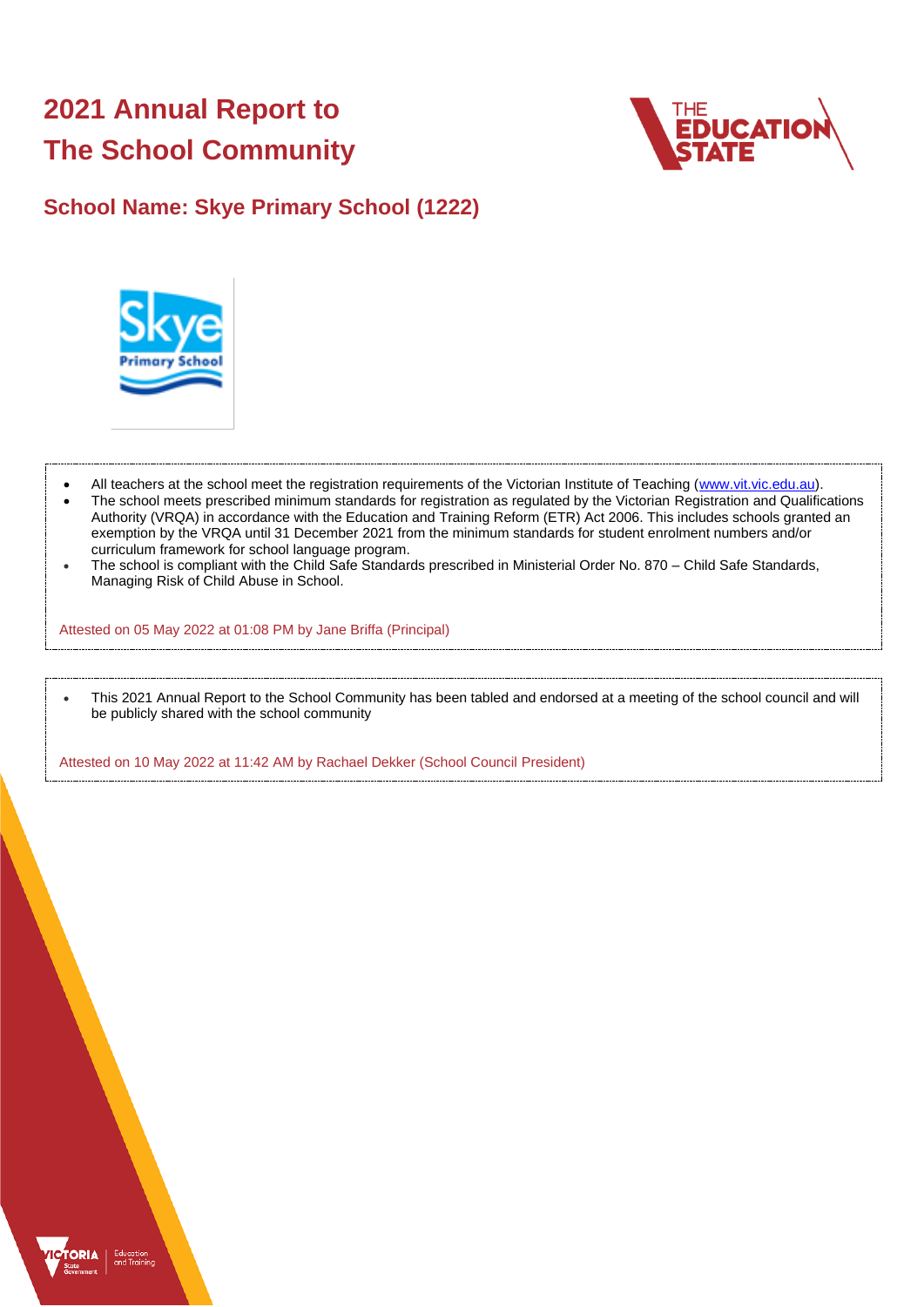

# How to read the Annual Report

## What does the *'About Our School'* commentary section of this report refer to?

The 'About our school' commentary provides a brief background on the school, an outline of the school's performance over the year and future directions.

The 'School Context' describes the school's vision, values and purpose. Details include the school's geographic location, size and structure, social characteristics, enrolment characteristics and special programs.

The 'Framework for Improving Student Outcomes (FISO)' section includes the improvement initiatives the school has selected and the progress they have made towards achieving them through the implementation of their School Strategic Plan and Annual Implementation Plan.

## What does the *'Performance Summary'* section of this report refer to?

The Performance Summary includes the following:

#### **School Profile**

- student enrolment information
- the school's 'Student Family Occupation and Education' category
- a summary of parent responses in the Parent Opinion Survey, shown against the statewide average for Primary schools
- school staff responses in the area of School Climate in the School Staff Survey, shown against the statewide average for Primary schools

#### **Achievement**

- English and Mathematics for Teacher Judgements against the curriculum
- English and Mathematics for National Literacy and Numeracy tests (NAPLAN).

### **Engagement**

Student attendance at school

## **Wellbeing**

Student responses to two areas in the Student Attitudes to School Survey:

- Sense of Connectedness
- Management of Bullying

Results are displayed for the latest year and the average of the last four years (where available). As NAPLAN tests were not conducted in 2020, the NAPLAN 4-year average is the average of 2018, 2019 and 2021 data in the 2021 Performance Summary.

## Considering COVID-19 when interpreting the Performance Summary

The Victorian community's experience of COVID-19, including remote and flexible learning, had a significant impact on normal school operations in 2020 and 2021. This impacted the conduct of assessments and surveys. Readers should be aware of this when interpreting the Performance Summary.

For example, in 2020 and 2021 school-based surveys ran under changed circumstances, and NAPLAN was not conducted in 2020. Absence and attendance data during this period may have been influenced by local processes and procedures adopted in response to remote and flexible learning.

Schools should keep this in mind when using this data for planning and evaluation purposes.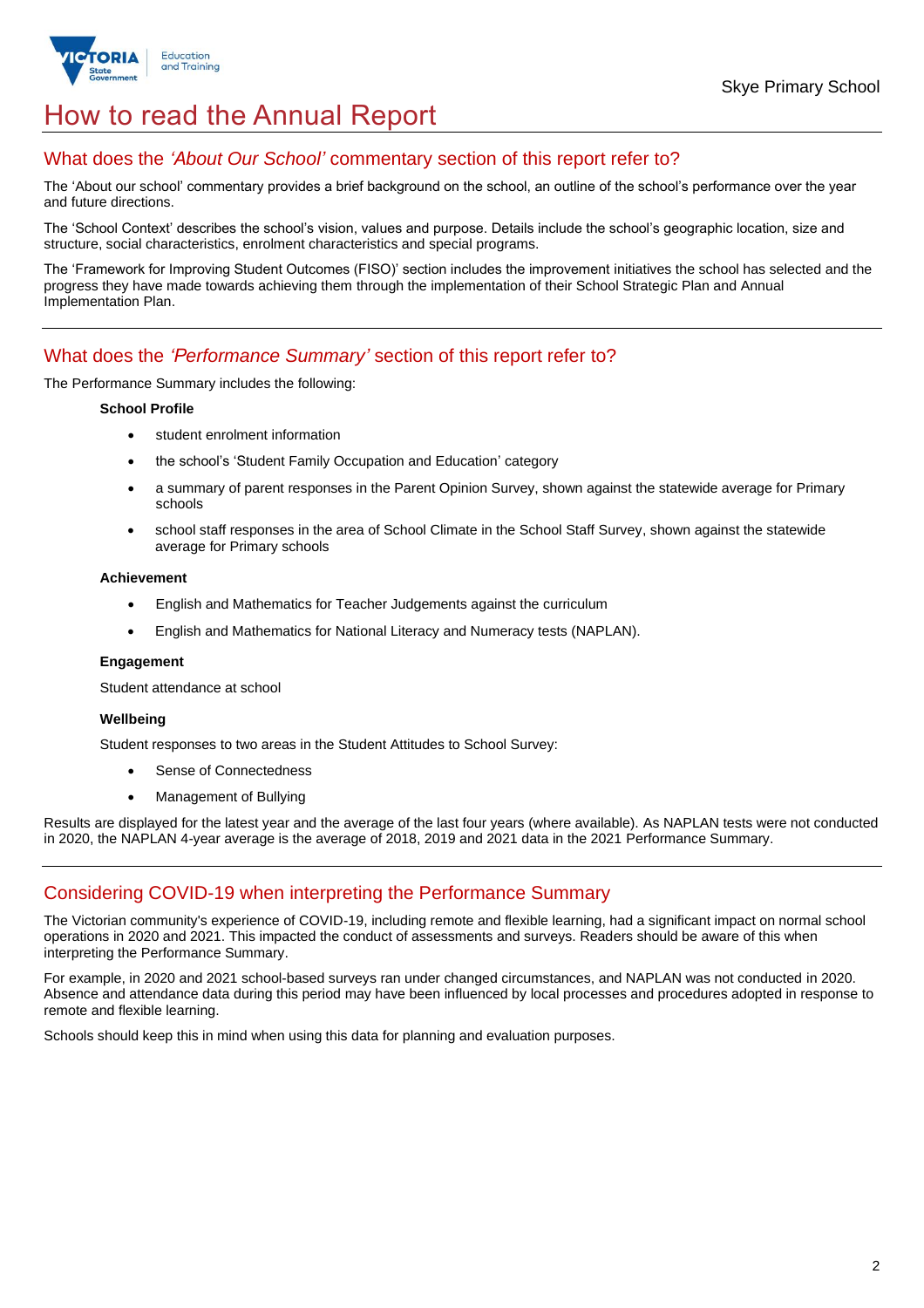

# How to read the Annual Report (continued)

## What do *'Similar Schools'* refer to?

Similar Schools are a group of Victorian government schools with similar characteristics to the school.

This grouping of schools has been created by comparing each school's socio-economic background of students, the number of non-English speaking students and the school's size and location.

## What does *'NDP'* or '*NDA*' mean?

'NDP' refers to no data being published for privacy reasons or where there are insufficient underlying data. For example, very low numbers of participants or characteristics that may lead to identification will result in an 'NDP' label.

'NDA' refers to no data being available. Some schools have no data for particular measures due to low enrolments. There may be no students enrolled in some year levels, so school comparisons are not possible.

Note that new schools only have the latest year of data and no comparative data from previous years. The Department also recognises unique circumstances in Specialist, Select Entry, English Language, Community Schools and schools that changed school type recently, where school-to-school comparisons are not appropriate.

## What is the *'Victorian Curriculum'*?

The Victorian Curriculum F–10 sets out what every student should learn during his or her first eleven years of schooling. The curriculum is the common set of knowledge and skills required by students for life-long learning, social development and active and informed citizenship.

The Victorian Curriculum is assessed through teacher judgements of student achievement based on classroom learning.

The curriculum has been developed to ensure that school subjects and their achievement standards enable continuous learning for all students, including students with disabilities.

The 'Towards Foundation Level Victorian Curriculum' is integrated directly into the curriculum and is referred to as 'Levels A to D'.

'Levels A to D' may be used for students with disabilities or students who may have additional learning needs. These levels are not associated with any set age or year level that links chronological age to cognitive progress (i.e., there is no age expected standard of achievement for 'Levels A to D').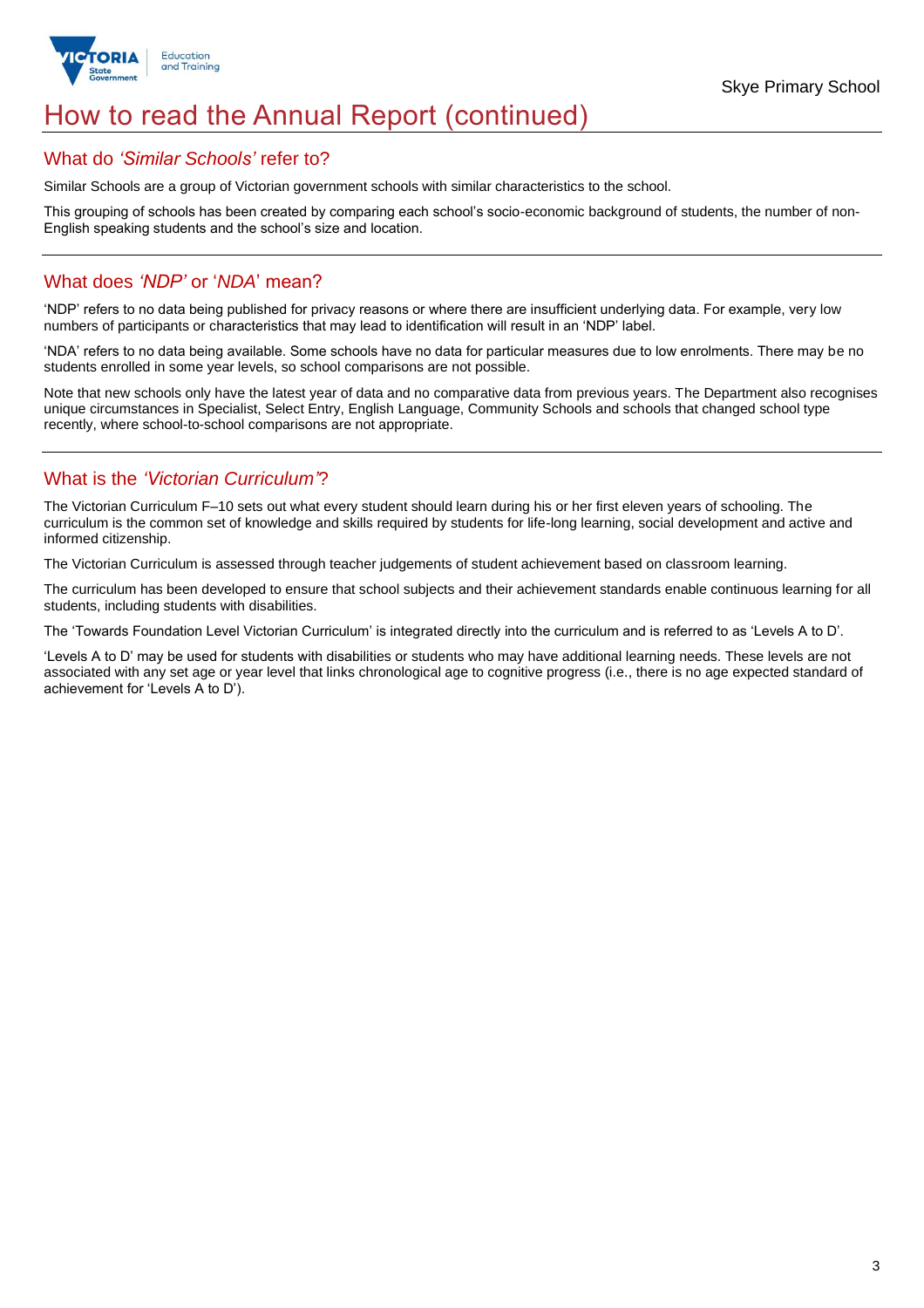

# **About Our School**

## School context

Skye Primary School is located in the City of Frankston in the south-eastern suburbs of Melbourne, approximately 38 kilometers from the Melbourne CBD. The school was established in 1873. Originally a rural school serving the local market garden community, the present-day surrounds include both suburban and rural aspects that maintain a unique setting and ambiance. Skye PS's motto Dream-Learn-Achieve underpins our vision to build a connected community that inspires and empowers learners to be successful in an ever-changing world. The School Values - Respect, Responsibility, Resilience and Relationships – provide our community with a framework that supports them to make positive contributions to both our school and the wider community.

In 2021, the school's enrolment was 406 students from Prep to Year 6, comprising of 186 female and 220 male students. English was an additional language for 2% of students and 2% of students identified as Aboriginal or Torres Strait Islander. 211 students were counted in NCCD with 36 of those being identified as requiring extensive support and 52 requiring substantial support. The school structure saw single year levels divided into 19 classes. Specialist subjects included Visual Arts, PE, Japanese (LOTE) and Kitchen Garden. The 2021 Student Family Occupation Education (SFOE) index is in the medium band range and has lowered slightly from 0.4719 to 0.4539. The staffing profile consisted of 45 staff including 1 Principal, 1 Assistant Principal, 1 Business Manager, 1 Wellbeing Coordinator, 2 Learning Specialists, 1 Learning Tutor - 33 teachers (27.2 EFT) and 12 Education Support staff (9.3 EFT). No staff identify as Aboriginal or Torres Strait Islander however some members are of Aboriginal heritage.

## Framework for Improving Student Outcomes (FISO)

The core purpose of the school as outlined in the School Strategic Plan, is to ensure that all students will be literate, numerate, creative and socially responsible members of the community. In 2021, the school set priority goals as defined by the Framework for Improving Student Outcomes and included the following Key Improvement Strategies (KIS) in the Annual Implementation Plan:

- \* Curriculum Planning and assessment Learning, Catch-up and Extension priority
- \* Health and Wellbeing Happy Active and Healthy Kids priority
- \* Building Communities Connected Schools priority

Actions to support these Key Improvement Strategies included working collaboratively in our Professional Learning Communities (PLC) to review the impact our teaching practice was having on student outcomes. An intervention program was mirrored by teachers and support staff to ensure a cohesive and consistent implementation of the school's instructional model in Literacy while the tutor learning initiative focused explicitly on mathematics. Peer Observation and Feedback cycles were adopted by all staff in support or an increased focus on our coaching model.

Remote and Flexible Learning during 2021 continued to significantly impact on the key actions that were planned for school improvement initiatives however the school modified planned actions where possible. Targeted intervention continued via daily small group instruction using MS Teams as our platform for learning. Individual check-ins were completed daily by teachers and support staff to ensure the wellbeing of students deemed at risk of falling behind. Our wellbeing data for students in Years 4-6 indicated that 71% of students managed to retain a sense of connectedness. An area for improvement that the school will be focusing on is Student voice and Agency with only 57% of students indicating a positive endorsement in the 2021 survey data. Years 4 and 5 provided higher feedback in this area while Year students had significantly lower feedback with only 38% feeling that they had agency. This will provide the basis for an inquiry into teaching and learning and student engagement.

## Achievement

Remote Learning during 2021 continued to cause concern for growth in student learning. Teachers indicated that some students continued to engage with Remote Learning platforms and appeared more autonomous in their learning while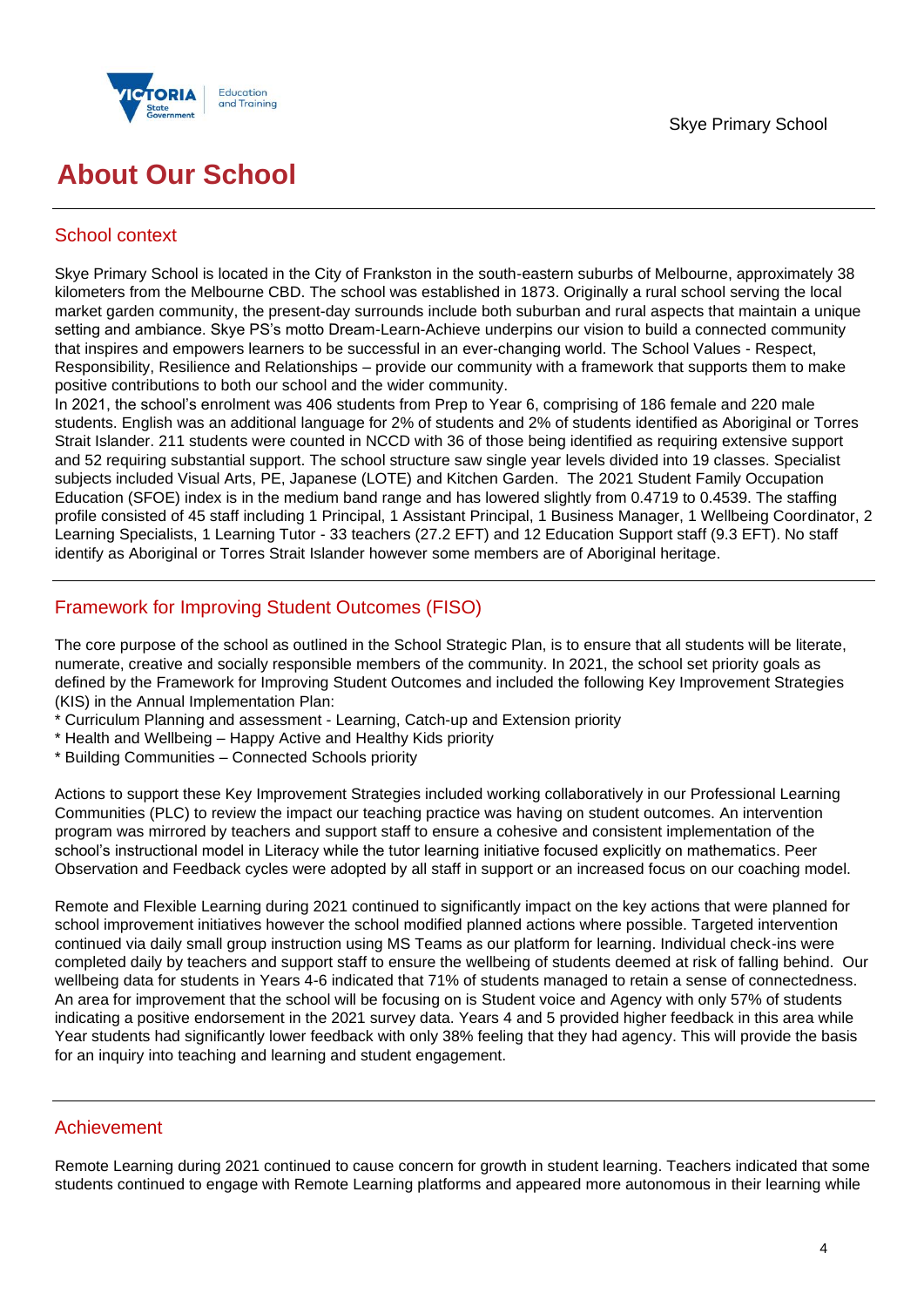

other students were not as engaged as more parents were working from home or had returned to onsite work and other family members were having to support learning at home. Differentiation of tasks continued to be more difficult than when onsite. Teachers continued to provide explicit instruction during live lessons on MS teams and engaged all students in small group instruction in both English and Mathematics. 56% of parents who completed the parent opinion survey indicated that they felt that their children were less engaged or interested in their schoolwork while working remotely with only 16% stating that their child was more engaged. Only 13% of parents believed that their child could learn just as effectively at home as they could in the classroom.

The 2021 Naplan results highlighted that the school had the highest percentage of students performing in the Top 2 bands in Numeracy for the past 5 years. These results were markedly higher than the average results for similar schools, with 87% of our students achieving above the National Minimum Standard and no student performing below the National Minimum Standard. The students in Grade 3 also achieved the highest percentage recorded in the Top 2 bands for Reading. Year 5 data indicated that while the percentage of students in the Top 2 bands was 3 % lower than 2019, the percentage of students performing in the Bottom 2 bands has decreased significantly over the last 5 years. In 2017, 30% of Grade 5 students were placed in the bottom 2 bands while only 8% of students performed in the bottom 2 bands in 2021. In 2021, 92% of Year 5 students were performing above National Minimum Standard in Reading. Our student growth data in Naplan was significantly higher in Numeracy compared to similar schools however in Reading, our growth data was 7% lower than similar schools. Student growth in Reading will be priority for the English vertical team, with PLC inquiries analysing and identifying areas of concern in reading with a particular focus on reading comprehension in Grades 3-6.

# **Engagement**

Student engagement and wellbeing continued to be a priority in 2021. The school's wellbeing data indicated that 71% of students who undertook the student survey felt a sense of connectedness to the school but only 57% endorsed a positive response to student voice and agency. The development of learner agency was a focus for Key Improvement Strategies in the AIP. School based surveys were planned and developed to monitor student feedback via small focus groups. Teachers introduced the co-construction of success criteria to determine the impact of this on both learning and engagement. There was a significant growth in student's ability to articulate what they are learning during a lesson and how they know when they are successful. Pre-test data for Year 5 indicated that only 5% could articulate how they would know that they were successful in their learning during a given topic. Post-test data highlighted that 80% of the same cohort were able to answer successfully after two weeks of explicit instruction and collaboration on constructing the success criteria for the given learning intention.

2021 had the most positive results in five years for the percentage rates of student absence days, with 50% of students having less than 9 days absence. It is deemed that this was possibly due to three lockdowns however it was also indicative of the attendance rates during remote learning and the processes developed to ensure that students were attending their online lessons. A teacher from the wellbeing team was resourced with extra time release each week to take on the role of attendance officer and specifically monitor absence rates. Weekly support via phone calls, emails and external agencies was provided to students who were suffering chronic absenteeism. As state-wide patterns indicate, absence rates are relatively low in the primary years but begin to increase in Year 8. The school's data indicates a positive decline for this trend with the lowest percentage of Year 6 students having chronic absence dates of 30+ days across 5 years, decreasing from 22% in 2017 to 3% in 2021.

The school continues to develop strategies and protocols as a School Wide Positive Behaviour school. 2021 saw a focus on increasing the communication with parents in recognition of their child's positive behaviours and/or academic performance. While this was deemed normal practice by most teachers, records of these interactions were not maintained in formalised manner. The documented reports on our Sentral database increased from 10 records in 2020 to 591 positive parent communication records in 2021. Anecdotal evidence suggests that this has had a direct impact on student engagement and connectedness in the classroom.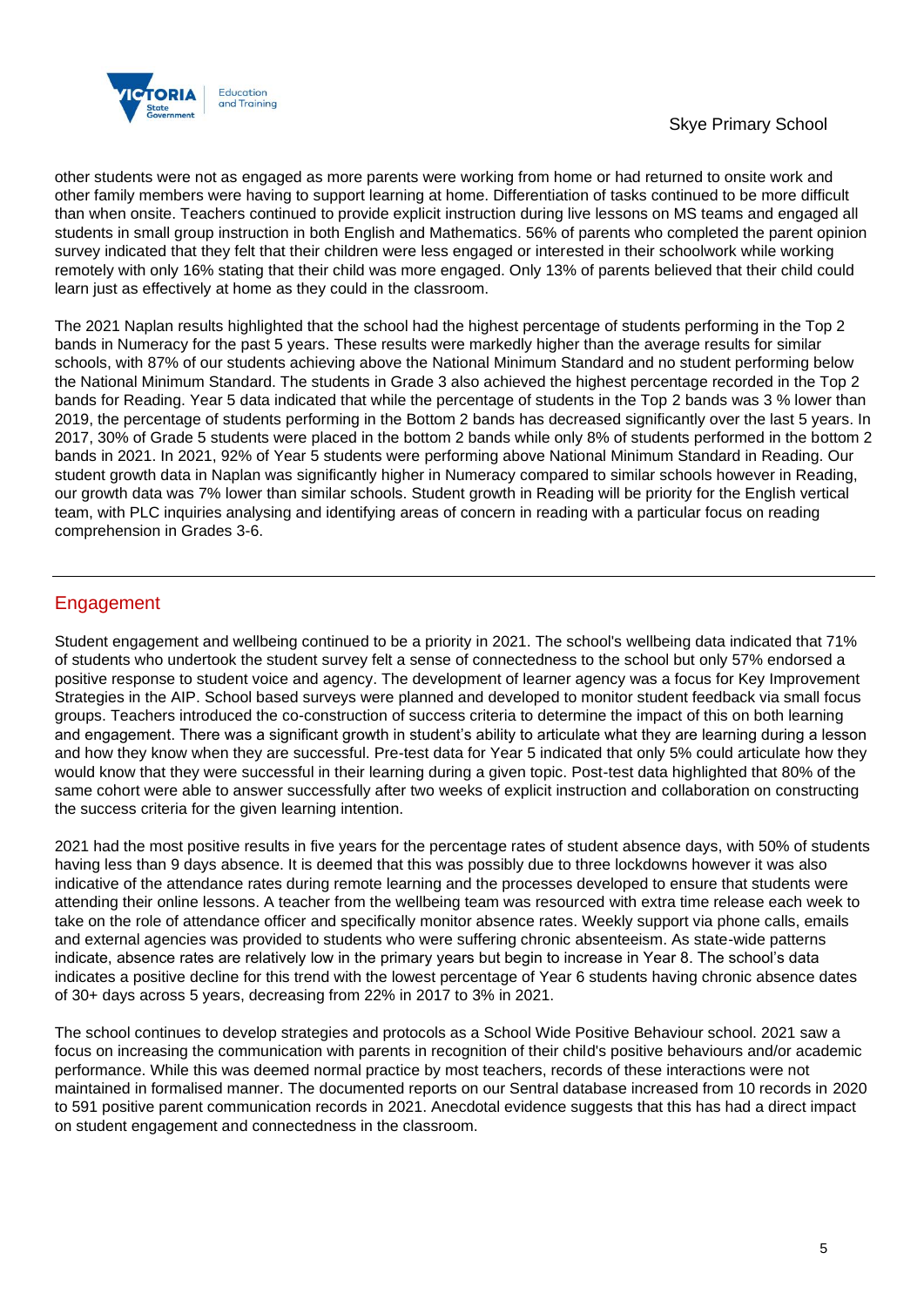

# **Wellbeing**

The health and wellbeing of all members of the community was a major priority during 2021. Leadership initially met daily to monitor wellbeing and provide support to staff and families during the periods of remote learning. The leadership team sourced external wellbeing support via ongoing professional learning for staff around "pressure proofing" ourselves. Vulnerable students and families were identified and plans for regular support calls were actioned. Onsite support was offered during the periods of remote learning for those families requiring additional assistance. Staff met daily with their students via Microsoft teams and individual phone calls were made to families where students were deemed as requiring extra support. Education Support staff were allocated to PSD and Out of Home Care Students. Individual support was provided to these students during live online lessons and small group sessions during Remote Learning. Student Support Group meetings for these students continued to be scheduled during this time to ensure that specific wellbeing and academic goals were developed. Our growth data for students funded under the Program for Students with a Disability (PSD) indicates that 60% of students made 12 months growth in Reading, 20% made 6 months growth and 20% made no growth. In Numeracy, 53% made 12 months growth, 33% made 6 months growth and 13% made no growth.

The 2021 Attitudes to School surveys resulted in 71% of our students feeling connected to their school indicating that they feel accepted, respected, included and supported. 80% of the students indicated they had an advocate at school and 82% had not experienced bullying indicating that they feel safe at school. These results are all slightly below the State and similar schools average. They are also slightly lower than previous years' results. 37% of students indicated they had low resilience. This will be a focus area for student wellbeing in 2022. 75% of staff were positive about the school climate which is consistent with previous year's results and slightly above similar and network schools. Our parent survey results indicated that 81% of the parents surveyed believe that our school provides a safe environment and 88% indicated that promoting positive behaviours was a strength. We are a School Wide Positive Behaviour School and have achieved Bronze status. The school is a Lead school for Respectful Relationships and dedicates an hour each week for the delivery of wellbeing programs from P-6. The school's continued partnership with Ardoch was compromised due to remote learning and lockdown, with many initiatives having to be cancelled for the year. This partnership will be reinvigorated in 2022.

# Finance performance and position

Skye Primary School maintained a sound financial position throughout 2021. The Financial Performance and Position Report shows an end of year surplus of \$705,655.00 This surplus is partly due to fundraising supported by the PTF and a Bingo. There is an operating reserve of \$201,744 and committed funds for \$309,412. \$90,000 of funds have been allocated for building upgrade (air-conditioning) and future school works which has been carried form 2020. The school saved money in CRT replacement costs during the lock down period. Extraordinary revenue includes a Bingo donation of \$40,000 for 2021.

The 2018-2022 School Strategic Plan, along with the 2020 Annual Implementation Plan, continued to provide a framework for school council allocation of funds to support our programs and priorities. Additional Government funding we received beyond the SRP was from Sporting School Grants. Equity funding is used to provide staffing resources to support intervention programs, particularly in Reading. \$170,000 of funds has been allocated to initiatives that directly support student wellbeing programs.

## **For more detailed information regarding our school please visit our website at [https://skyeps.vic.edu.au](https://skyeps.vic.edu.au/)**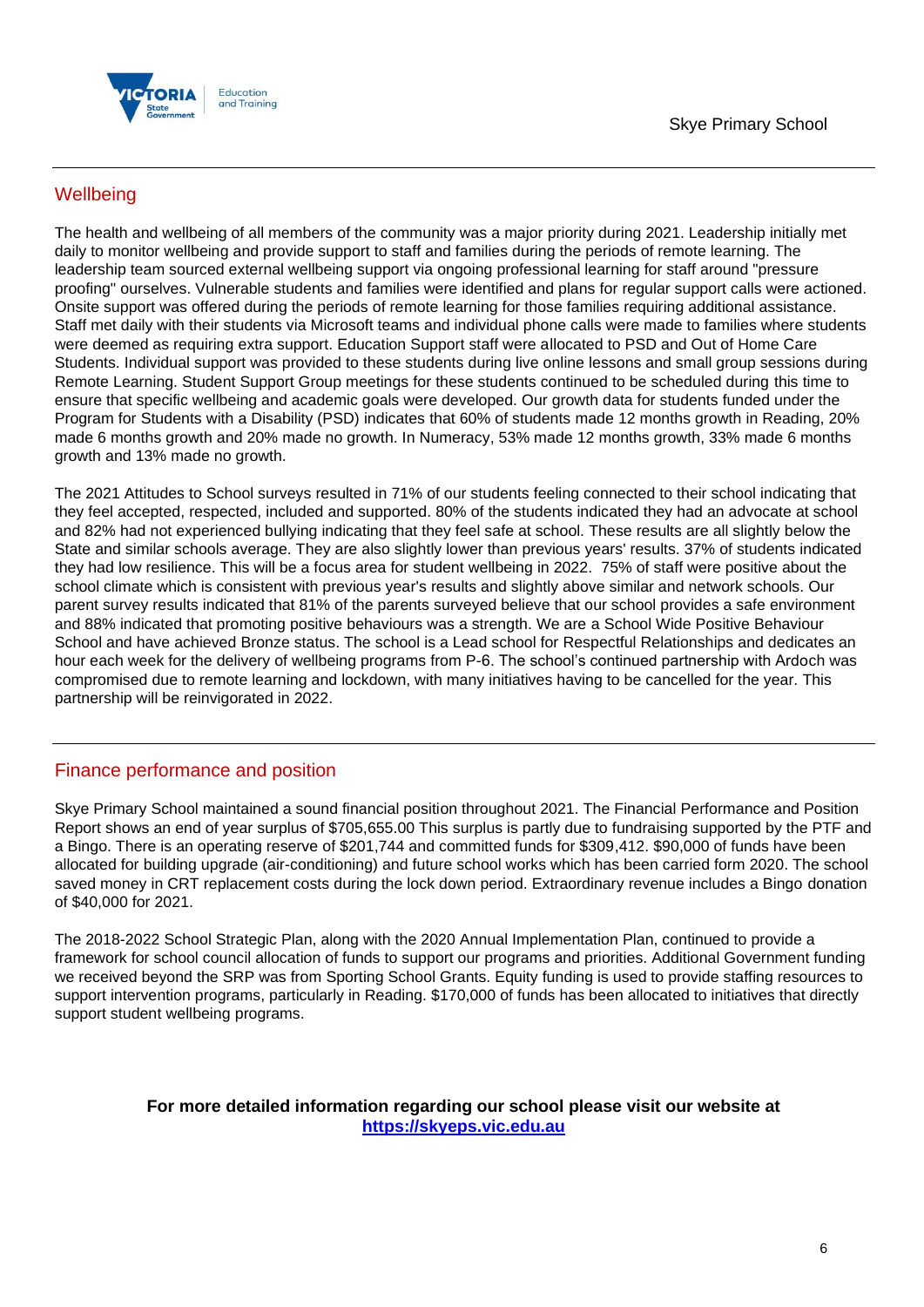

# **Performance Summary**

The Performance Summary for government schools provides an overview of how this school is contributing to the objectives of the Education State and how it compares to other Victorian government schools.

All schools work in partnership with their school community to improve outcomes for children and young people. Sharing this information with parents and the wider school community helps to support community engagement in student learning, a key priority of the Framework for Improving Student Outcomes.

Refer to the 'How to read the Annual Report' section for help on how to interpret this report.

# SCHOOL PROFILE

#### **Enrolment Profile**

A total of 406 students were enrolled at this school in 2021, 194 female and 212 male.

2 percent of students had English as an additional language and 1 percent were Aboriginal or Torres Strait Islander.

#### **Overall Socio-Economic Profile**

The overall school's socio-economic profile is based on the school's Student Family Occupation and Education index (SFOE).

SFOE is a measure of socio-educational disadvantage of a school, based on educational and employment characteristics of the parents/carers of students enrolled at the school. Possible SFOE band values are: Low, Low-Medium, Medium and High. A 'Low' band represents a low level of socio-educational disadvantage, a 'High' band represents a high level of socio-educational disadvantage.

This school's SFOE band value is: Medium

### **Parent Satisfaction Summary**

The percent endorsement by parents on their school satisfaction level, as reported in the annual Parent Opinion Survey.

Percent endorsement indicates the percent of positive responses (agree or strongly agree) from parents who responded to the survey.



### **School Staff Survey**

The percent endorsement by staff on School Climate, as reported in the annual School Staff Survey.

Percent endorsement indicates the percent of positive responses (agree or strongly agree) from staff who responded to the survey. Data is suppressed for schools with three or less respondents to the survey for confidentiality reasons.

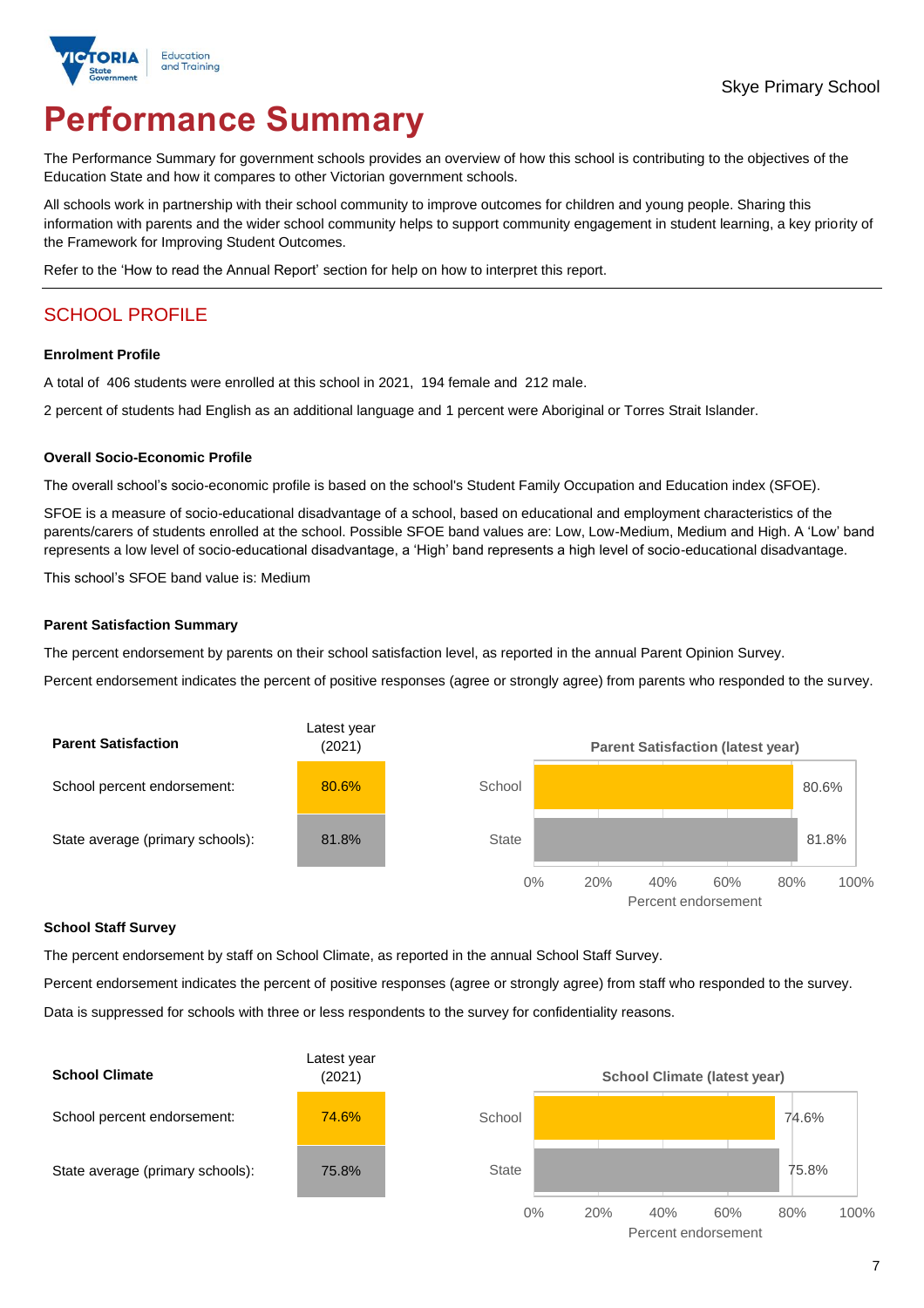

# ACHIEVEMENT

*Key: 'Similar Schools' are a group of Victorian government schools that are like this school, taking into account the school's socioeconomic background of students, the number of non-English speaking students and the size and location of the school.*

### **Teacher Judgement of student achievement**

Percentage of students working at or above age expected standards in English and Mathematics.



Percent students at or above age expected level

| <b>Mathematics</b><br>Years Prep to 6                             | Latest year<br>(2021) |
|-------------------------------------------------------------------|-----------------------|
| School percent of students at or above age<br>expected standards: | 83.3%                 |
| Similar Schools average:                                          | 79.9%                 |
| State average:                                                    | 84.9%                 |

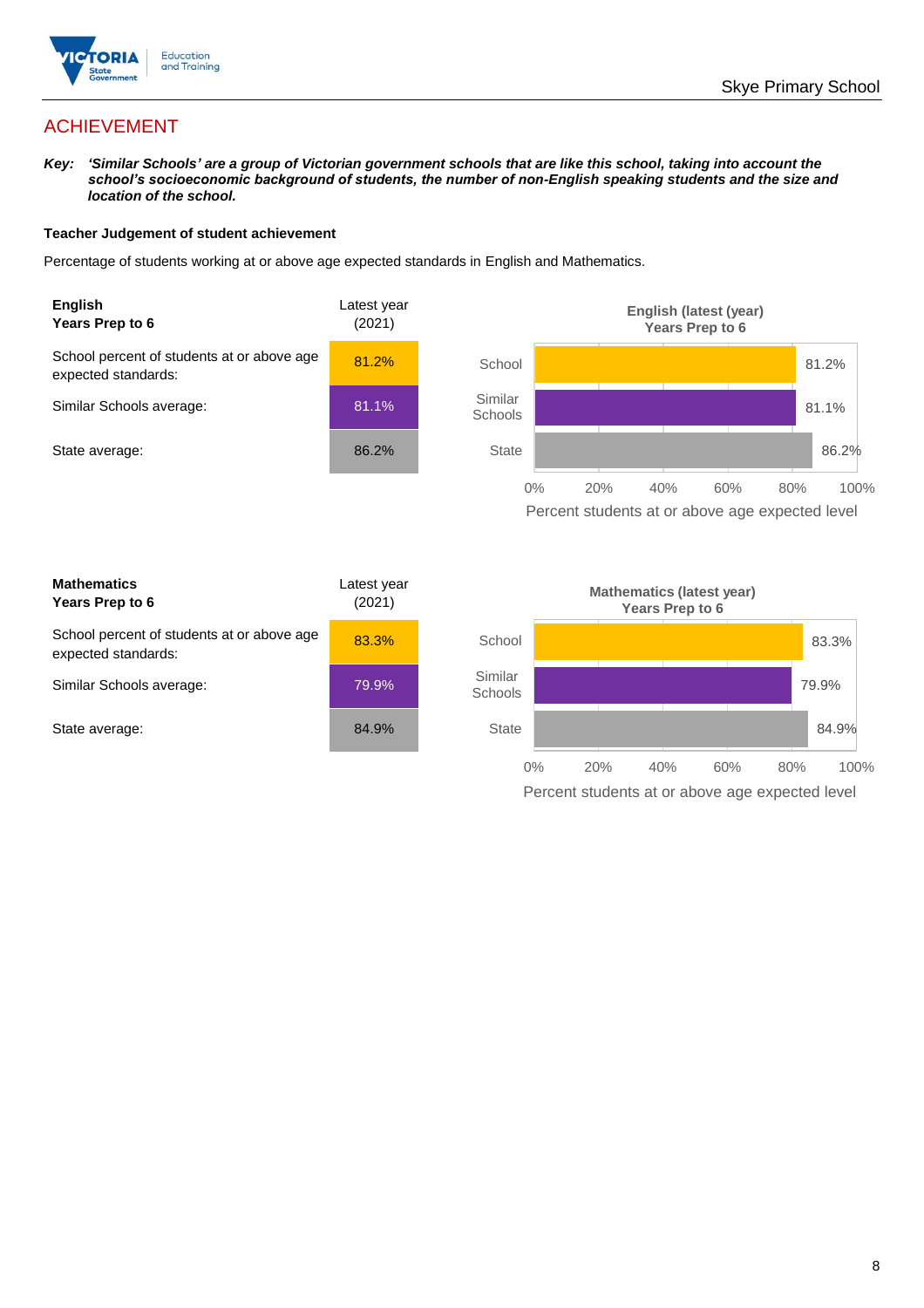

# ACHIEVEMENT (continued)

*Key: 'Similar Schools' are a group of Victorian government schools that are like this school, taking into account the school's socioeconomic background of students, the number of non-English speaking students and the size and location of the school.*

## **NAPLAN**

Percentage of students in the top three bands of testing in NAPLAN.

Note: NAPLAN tests were not conducted in 2020, hence the 4-year average is the average of 2018, 2019 and 2021 data.

| Reading<br>Year <sub>3</sub>                      | Latest year<br>(2021) | 4-year<br>average |                    | <b>NAPLAN Reading (latest year)</b><br>Year <sub>3</sub>                   |
|---------------------------------------------------|-----------------------|-------------------|--------------------|----------------------------------------------------------------------------|
| School percent of students in<br>top three bands: | 76.6%                 | 72.4%             | School             | 76.6%                                                                      |
| Similar Schools average:                          | 70.3%                 | 70.1%             | Similar<br>Schools | 70.3%                                                                      |
| State average:                                    | 76.9%                 | 76.5%             | <b>State</b>       | 76.9%                                                                      |
|                                                   |                       |                   | $0\%$              | 20%<br>40%<br>60%<br>100%<br>80%<br>Percent of students in top three bands |
| Reading<br>Year <sub>5</sub>                      | Latest year<br>(2021) | 4-year<br>average |                    | <b>NAPLAN Reading (latest year)</b><br>Year 5                              |
| School percent of students in<br>top three bands: | 50.0%                 | 58.6%             | School             | 50.0%                                                                      |
| Similar Schools average:                          | 63.3%                 | 61.8%             | Similar<br>Schools | 63.3%                                                                      |
| State average:                                    | 70.4%                 | 67.7%             | <b>State</b>       | 70.4%                                                                      |
|                                                   |                       |                   | $0\%$              | 20%<br>40%<br>60%<br>80%<br>100%<br>Percent of students in top three bands |
|                                                   |                       |                   |                    |                                                                            |
| <b>Numeracy</b><br>Year <sub>3</sub>              | Latest year<br>(2021) | 4-year<br>average |                    | <b>NAPLAN Numeracy (latest year)</b><br>Year <sub>3</sub>                  |
| School percent of students in<br>top three bands: | 59.4%                 | 57.6%             | School             | 59.4%                                                                      |
| Similar Schools average:                          | 58.9%                 | 61.5%             | Similar<br>Schools | 58.9%                                                                      |
| State average:                                    | 67.6%                 | 69.1%             | <b>State</b>       | 67.6%                                                                      |
|                                                   |                       |                   | $0\%$              | 20%<br>40%<br>60%<br>80%<br>100%<br>Percent of students in top three bands |
| <b>Numeracy</b><br>Year 5                         | Latest year<br>(2021) | 4-year<br>average |                    | <b>NAPLAN Numeracy (latest year)</b><br>Year 5                             |
| School percent of students in<br>top three bands: | 65.2%                 | 47.1%             | School             | 65.2%                                                                      |
| Similar Schools average:                          | 50.3%                 | 50.1%             | Similar<br>Schools | 50.3%                                                                      |
| State average:                                    | 61.6%                 | 60.0%             | State              | 61.6%                                                                      |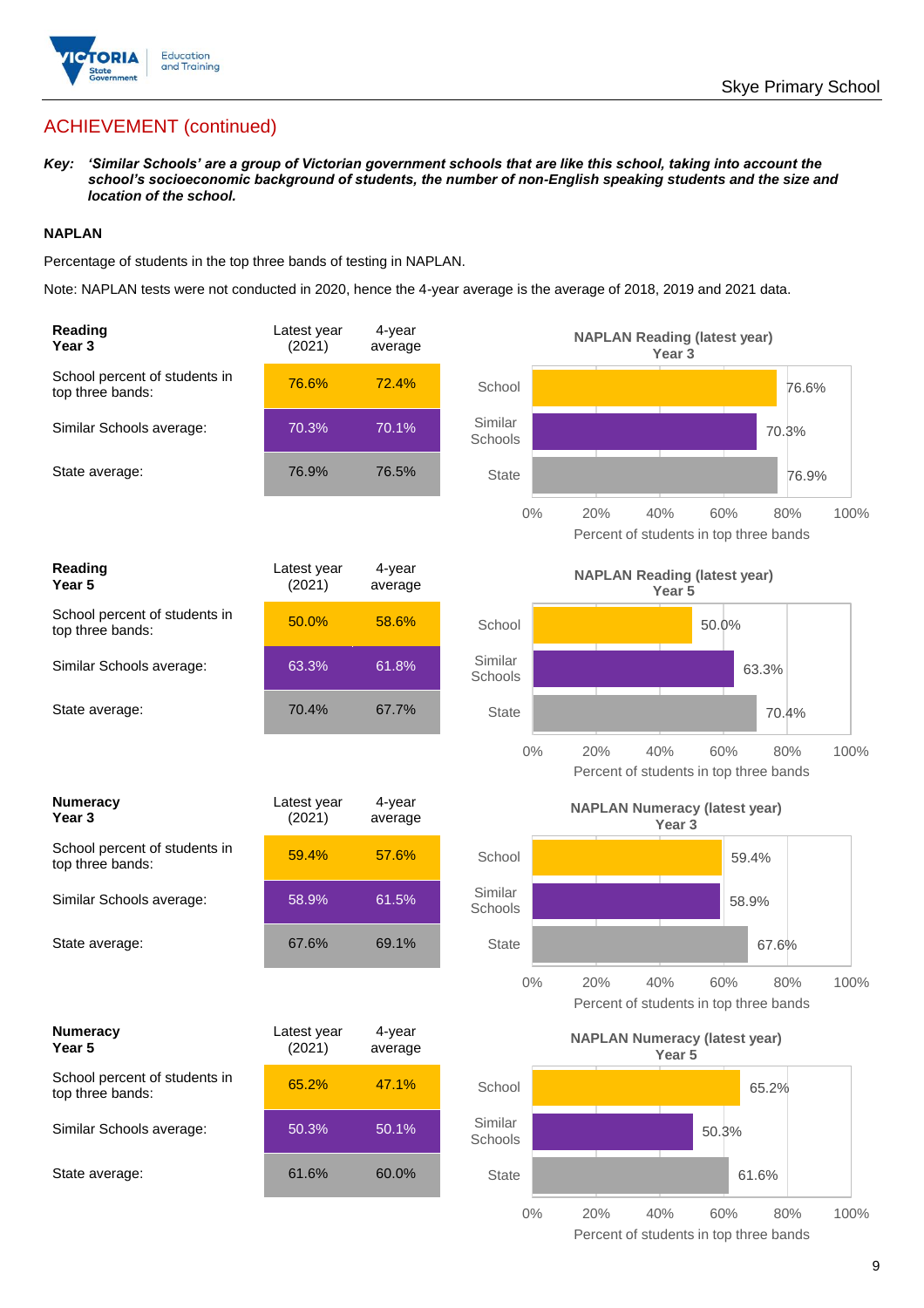

# ACHIEVEMENT (continued)

## **NAPLAN Learning Gain**

NAPLAN learning gain is determined by comparing a student's current year result relative to the results of all 'similar' Victorian students (i.e., students in all sectors in the same year level who had the same score two years prior). If the current year result is in the top 25 percent, their gain level is categorised as 'High'; middle 50 percent is 'Medium'; bottom 25 percent is 'Low'.

### **Learning Gain Year 3 (2019) to Year 5 (2021)**



**BLow Gain** Medium Gain **Example 10** 

Skye Primary School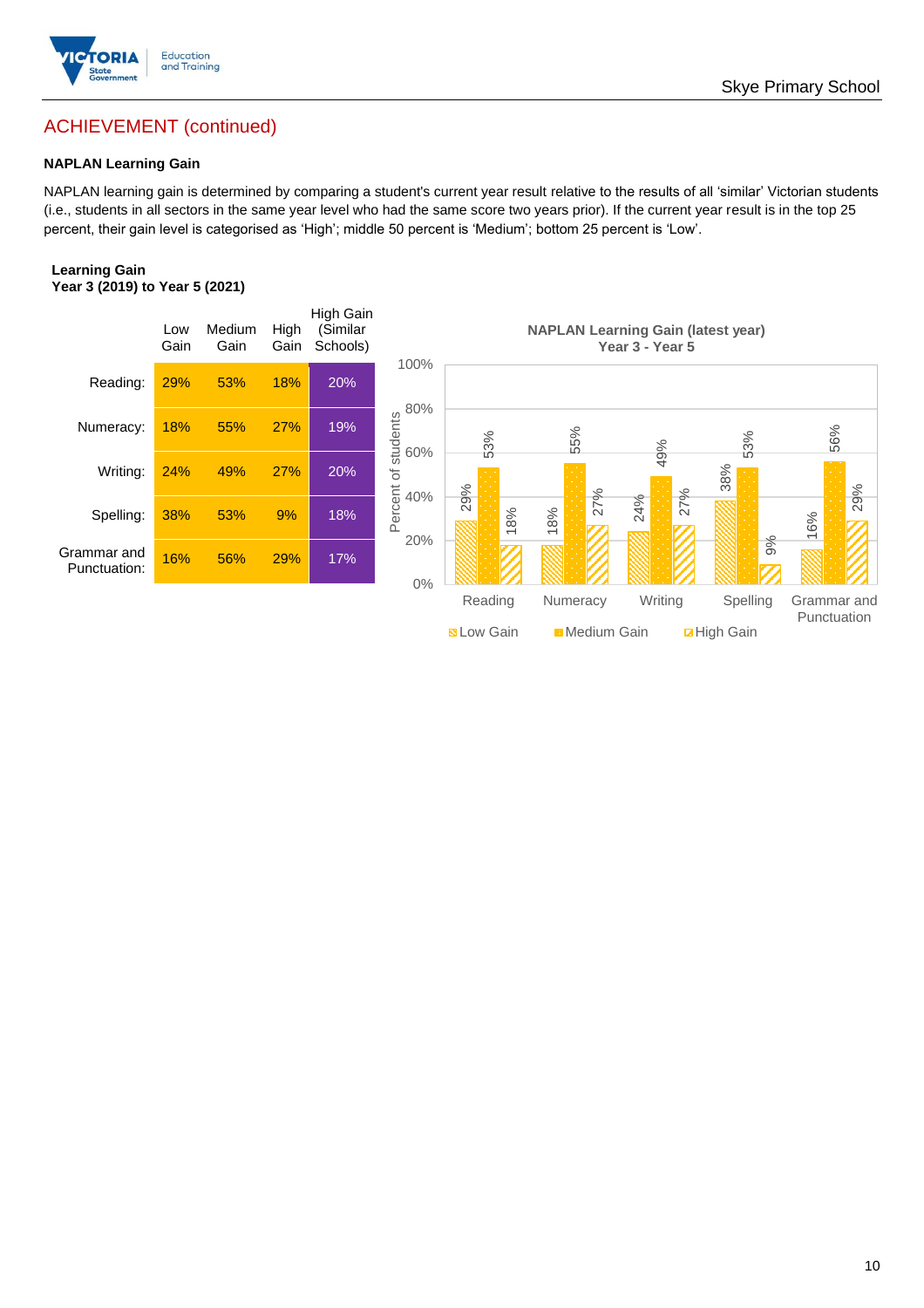

# ENGAGEMENT

*Key: 'Similar Schools' are a group of Victorian government schools that are like this school, taking into account the school's socioeconomic background of students, the number of non-English speaking students and the size and location of the school.*

### **Average Number of Student Absence Days**

Absence from school can impact on students' learning. Common reasons for non-attendance include illness and extended family holidays. Absence and attendance data in 2020 and 2021 may have been influenced by COVID-19.



## **Attendance Rate (latest year)**

|                                             | Prep | Year 1 | Year 2 | Year 3 | Year 4 | Year 5 | Year 6 |
|---------------------------------------------|------|--------|--------|--------|--------|--------|--------|
| Attendance Rate by year level<br>$(2021)$ : | 93%  | 93%    | 92%    | 94%    | 94%    | 93%    | 94%    |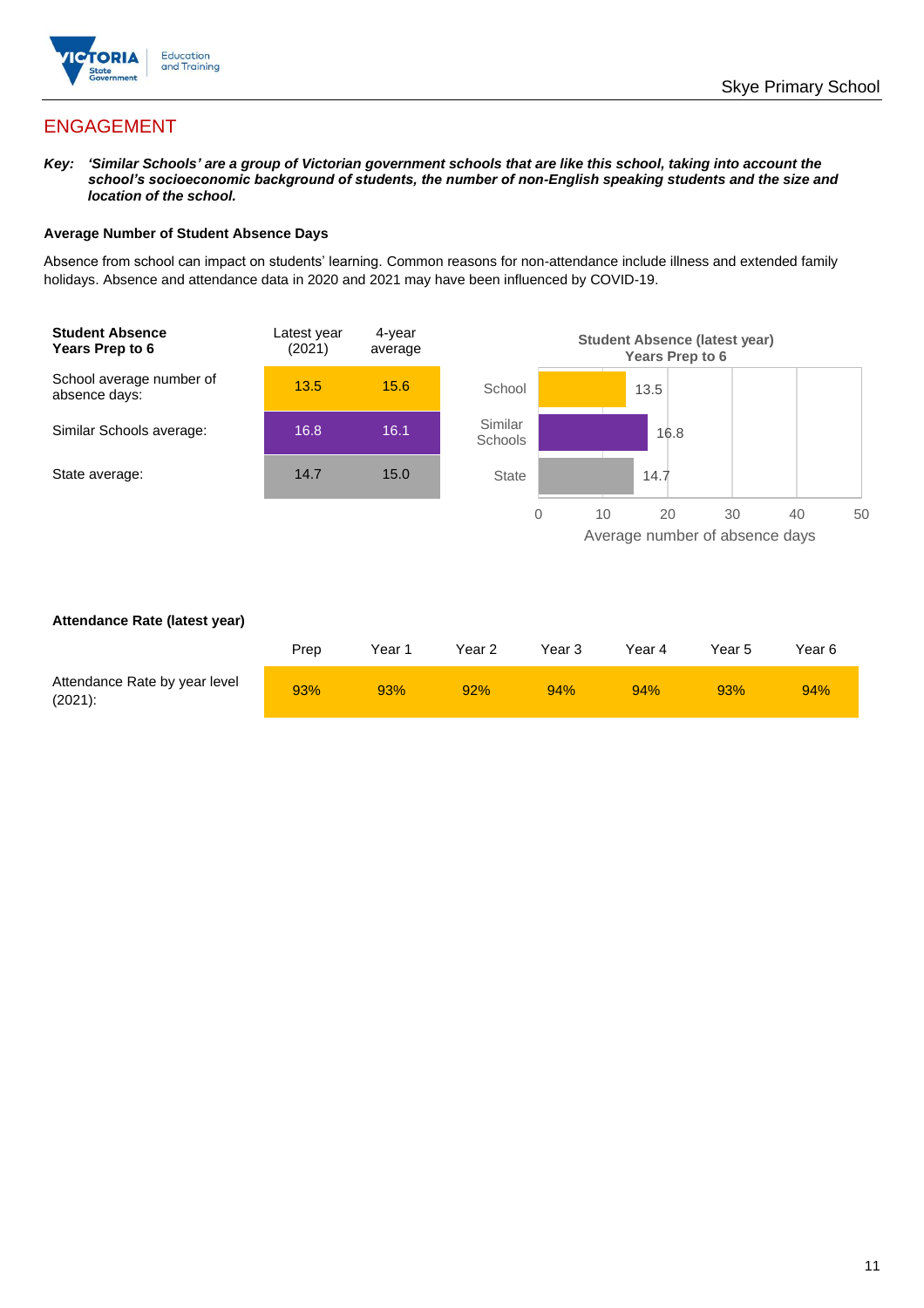

## **WELLBEING**

*Key: 'Similar Schools' are a group of Victorian government schools that are like this school, taking into account the school's socioeconomic background of students, the number of non-English speaking students and the size and location of the school.*

#### **Student Attitudes to School – Sense of Connectedness**

The percent endorsement on Sense of Connectedness factor, as reported in the Attitudes to School Survey completed annually by Victorian government school students, indicates the percent of positive responses (agree or strongly agree).

| <b>Sense of Connectedness</b><br>Years 4 to 6 | Latest year<br>(2021) | 4-year<br>average |  |
|-----------------------------------------------|-----------------------|-------------------|--|
| School percent endorsement:                   | 70.6%                 | 74.0%             |  |
| Similar Schools average:                      | 75.9%                 | 78.5%             |  |
| State average:                                | 79.5%                 | 80.4%             |  |

*Due to lower participation rates, differences in the timing of the survey/length of survey period and the general impact of Covid19 across 2020 and 2021, data are often not comparable with previous years or within similar school groups. Care should be taken when interpreting these results.*



## **Student Attitudes to School – Management of Bullying**

The percent endorsement on Management of Bullying factor, as reported in the Attitudes to School Survey completed annually by Victorian government school students, indicates the percent of positive responses (agree or strongly agree).

| <b>Management of Bullying</b><br>Years 4 to 6 | Latest year<br>(2021) | 4-year<br>average |  |
|-----------------------------------------------|-----------------------|-------------------|--|
| School percent endorsement:                   | 69.1%                 | 73.3%             |  |
| Similar Schools average:                      | 75.1%                 | 78.6%             |  |
| State average:                                | 78.4%                 | 79.7%             |  |

*Due to lower participation rates, differences in the timing of the survey/length of survey period and the general impact of Covid19 across 2020 and 2021, data are often not comparable with previous years or within similar school groups. Care should be taken when interpreting these results.*

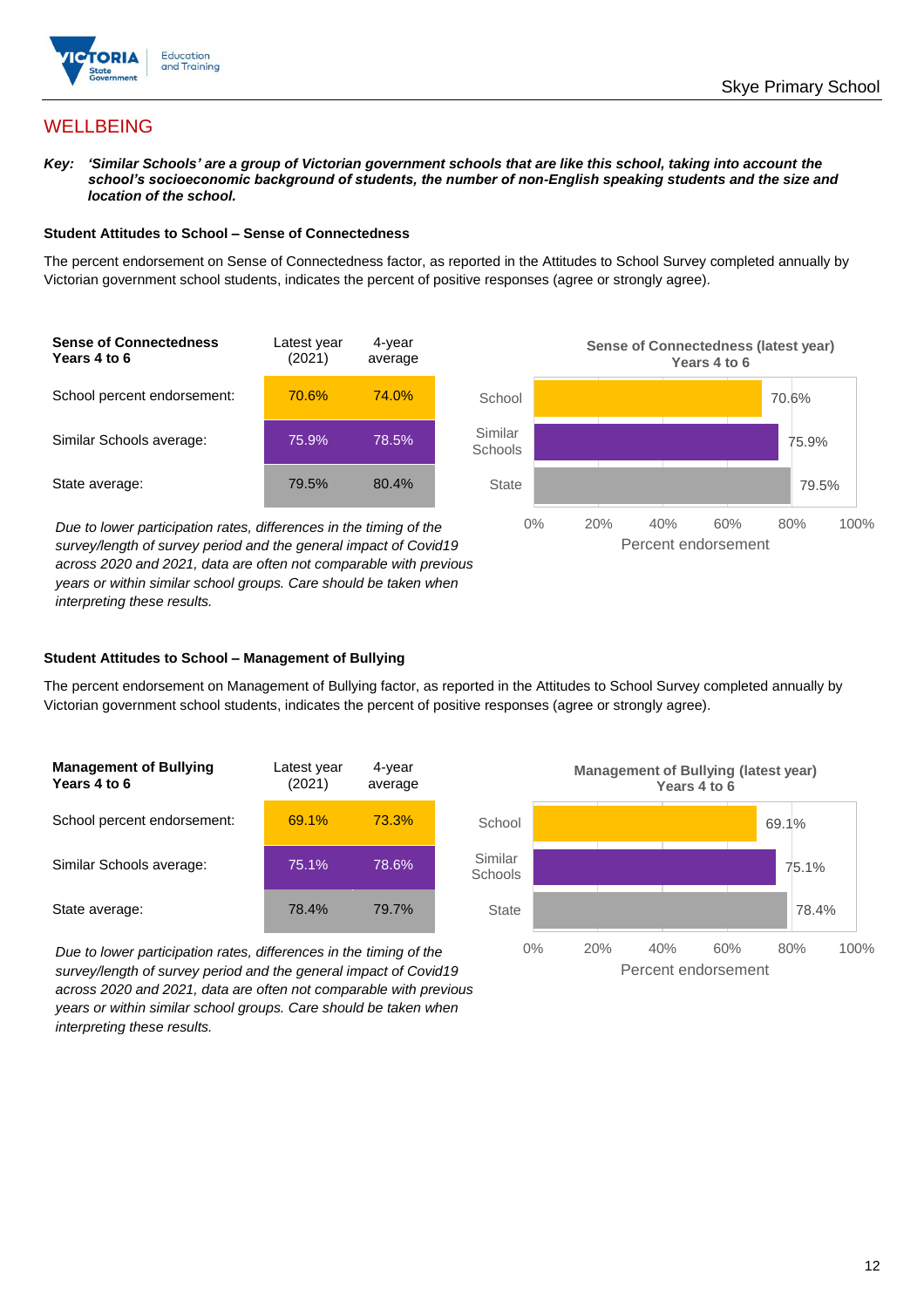

# **Financial Performance and Position**

FINANCIAL PERFORMANCE - OPERATING STATEMENT SUMMARY FOR THE YEAR ENDING 31 DECEMBER, 2021

| <b>Revenue</b>                        | <b>Actual</b> |
|---------------------------------------|---------------|
| <b>Student Resource Package</b>       | \$3,914,242   |
| <b>Government Provided DET Grants</b> | \$537,454     |
| Government Grants Commonwealth        | \$10,661      |
| Government Grants State               | \$0           |
| <b>Revenue Other</b>                  | \$39,359      |
| <b>Locally Raised Funds</b>           | \$419,820     |
| <b>Capital Grants</b>                 | \$0           |
| <b>Total Operating Revenue</b>        | \$4,921,536   |

| Equity $1$                                          | <b>Actual</b> |
|-----------------------------------------------------|---------------|
| Equity (Social Disadvantage)                        | \$250,783     |
| Equity (Catch Up)                                   | \$0           |
| <b>Transition Funding</b>                           | \$0           |
| Equity (Social Disadvantage - Extraordinary Growth) | \$0           |
| <b>Equity Total</b>                                 | \$250,783     |

| <b>Expenditure</b>                    | <b>Actual</b> |
|---------------------------------------|---------------|
| Student Resource Package <sup>2</sup> | \$3,884,394   |
| Adjustments                           | \$0           |
| <b>Books &amp; Publications</b>       | \$3,719       |
| Camps/Excursions/Activities           | \$113,977     |
| <b>Communication Costs</b>            | \$4,168       |
| Consumables                           | \$93,684      |
| Miscellaneous Expense <sup>3</sup>    | \$21,090      |
| <b>Professional Development</b>       | \$27,357      |
| Equipment/Maintenance/Hire            | \$30,519      |
| <b>Property Services</b>              | \$133,110     |
| Salaries & Allowances <sup>4</sup>    | \$33,645      |
| <b>Support Services</b>               | \$115,299     |
| Trading & Fundraising                 | \$116,076     |
| Motor Vehicle Expenses                | \$0           |
| Travel & Subsistence                  | \$0           |
| <b>Utilities</b>                      | \$58,440      |
| <b>Total Operating Expenditure</b>    | \$4,635,479   |
| <b>Net Operating Surplus/-Deficit</b> | \$286,057     |
| <b>Asset Acquisitions</b>             | \$55,175      |

(1) The equity funding reported above is a subset of the overall revenue reported by the school.

(2) Student Resource Package Expenditure figures are as of 24 Feb 2022 and are subject to change during the reconciliation process.

(3) Miscellaneous Expenses include bank charges, administration expenses, insurance and taxation charges.

(4) Salaries and Allowances refers to school-level payroll.